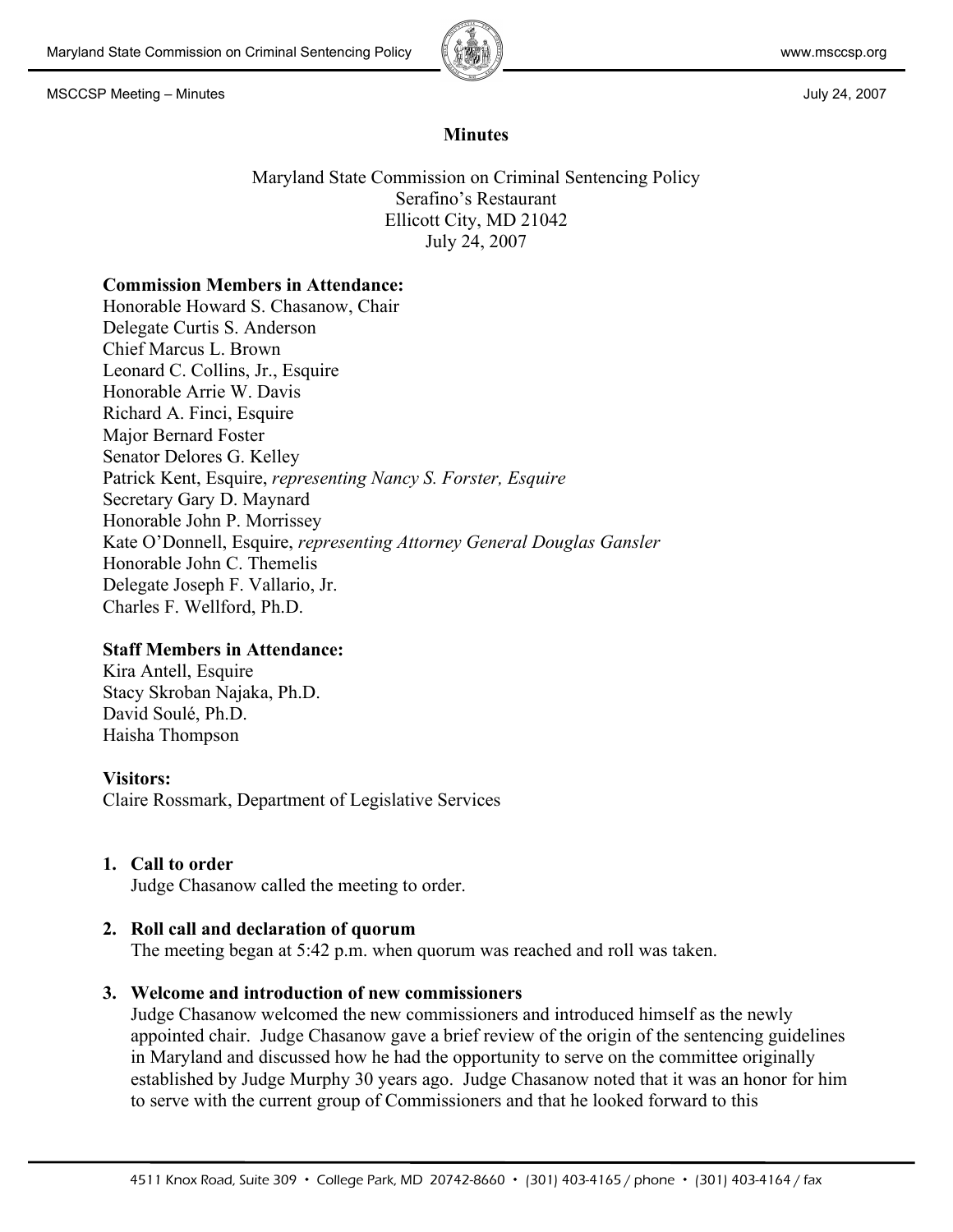

opportunity. Given the appointment of several new members to the Commission, Judge Chasanow suggested that each of the Commissioners introduce themselves. At the conclusion of the introductions, Judge Chasanow announced the appointment of Dr. Wellford as vice chair of the Commission.

# **4. Approval of minutes, September 18, 2006 meeting**

The minutes were approved as submitted.

## **5. Report from the Guidelines Subcommittee – Dr. Charles Wellford**

a. Review and categorization of new and/or revised offenses from 2007 Legislative Session Dr. Wellford explained that the Guidelines Subcommittee is a group of six Commission members who classify new offenses passed annually by the General Assembly and reclassify existing offenses when necessary. The Subcommittee makes recommendations to the Commission for review and acceptance.

Dr. Wellford noted that the Guidelines Subcommittee attempts to maintain consistency with previous decisions when classifying offenses. The Subcommittee does this by identifying the type, misdemeanor/felony status, and the statutory maximum. The Subcommittee then identifies currently classified comparable offenses with similar characteristics.

Dr. Wellford reviewed the table prepared by staff on recommended seriousness categories for new and/or revised offenses passed during the 2007 Legislative session.

- I. HB 1036 Identity Theft >\$500. Representing another person without knowledge in order to solicit personal information from another (CR, §8-  $301(d)$ 
	- o By unanimous vote, the Commission adopted the proposed seriousness category of V for this offense.
- II. HB 1036 Identity Theft <\$500. Representing another person without knowledge in order to solicit personal information from another (CR, §8-  $301(d)$ 
	- o By unanimous vote, the Commission adopted the proposed seriousness category of VII for this offense.
- III. SB 214/HB 1194 Possess, possess with intent to deliver, or receive, telecommunication device in place of confinement (CR, §9-417)
	- o By unanimous vote, the Commission adopted the proposed seriousness category of VI for this offense.
- IV. HB 1270 Request or obtain info on HIV and AIDS under false pretenses or deception (HG,  $$18-215(F)(1)(i)$ )
	- o By unanimous vote, the Commission adopted the proposed seriousness category of V for this offense.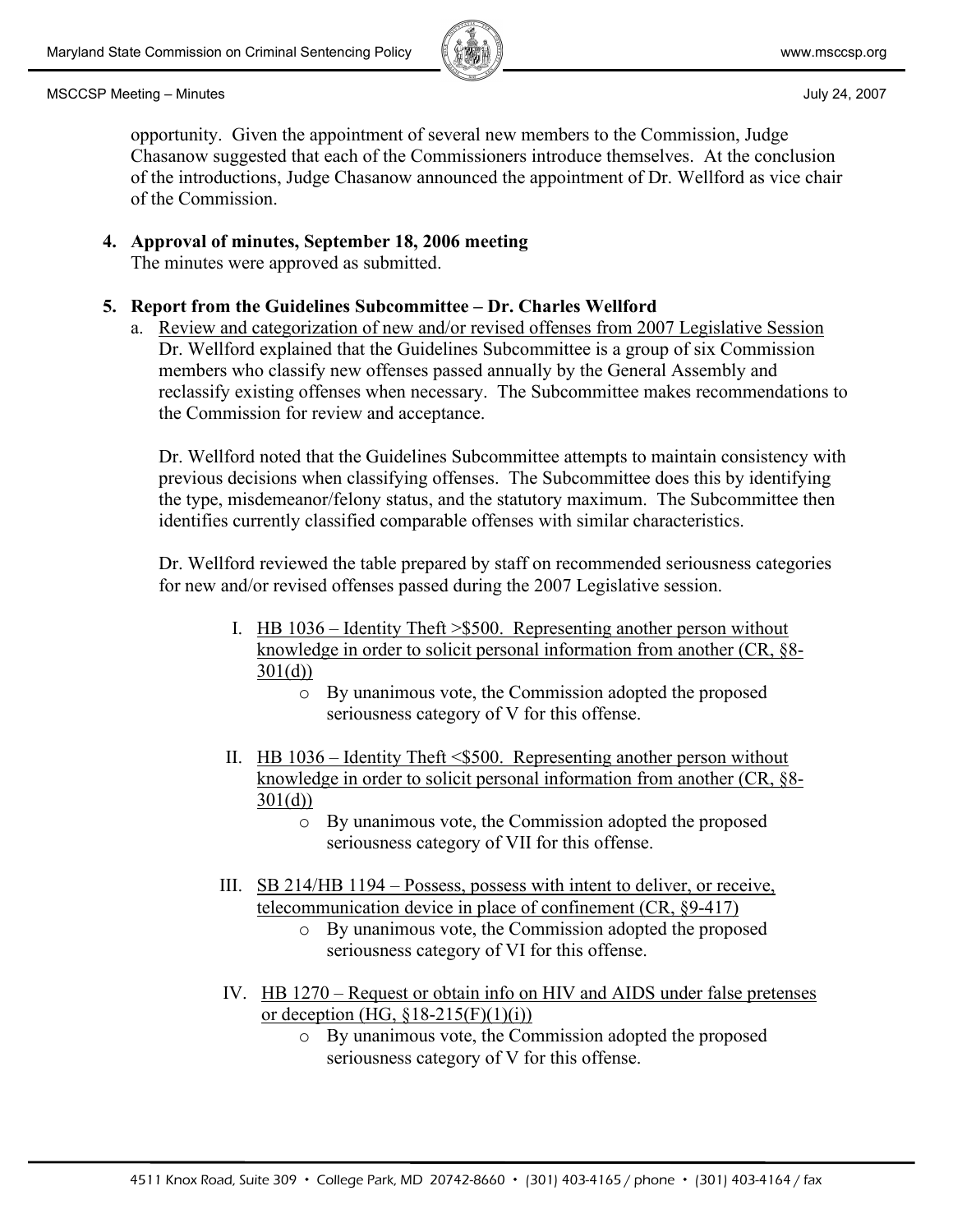

- V. HB 1270 Request or obtain info on HIV and AIDS under false pretenses or deception....with intent to sell (HG, §18-215(F)(1)(ii))
	- o By unanimous vote, the Commission adopted the proposed seriousness category of IV for this offense.
- VI. HB 285 Possess Child Pornography,  $1<sup>st</sup>$  offense (CR,  $\S11-208(b)$ )
	- o By unanimous vote, the Commission adopted the proposed seriousness category of VI for this offense.
- VII. HB 285 Possess Child Pornography, subsequent (CR, §11-208(b)) Major Foster asked how much public opinion is factored into categorizing offenses. Dr. Soulé replied that though testimony was given at Commission meeting last year regarding the categorization of various sex offenses, public testimony on the assignment of seriousness categories is rare. Dr. Soulé further explained that the Guidelines Subcommittee generally makes recommendations based on the principle of comparability with previously categorized offenses.

Judge Themelis explained that the maximum penalty assigned to offenses by the General Assembly more or less controls the seriousness category of the comparable offenses suggested by the Guidelines Subcommittee. Judge Themelis further explained that one of the goals of the Commission is to maintain consistency throughout the state.

Dr. Wellford noted that the Commission and staff have listened to public comments in the past and in one instance, accepted a suggestion to add a particular program type to the list of recognized corrections options. However, Dr. Wellford also supported Judge Themelis' explanation of the Commission's practice to use the opinion of the General Assembly as representative of public opinion.

- o By unanimous vote, the Commission adopted the proposed seriousness category of V for this offense.
- VIII. SB 754 Eluding a police officer attempting to elude apprehension for investigation of crime of violence (TR, §21-904(e); TR, §27-101)
	- o By unanimous vote, the Commission adopted the proposed seriousness category of V for this offense.
	- IX. SB 606 Human trafficking, taking, harboring, or unlawfully detaining another for prostitution (CR, §11-303(a)) Dr. Wellford explained that the General Assembly redefined this offense as "human trafficking". Dr. Wellford noted the Guidelines Subcommittee had some difficulty in proposing a classification for this offense. However the majority of the Subcommittee recommended the seriousness category should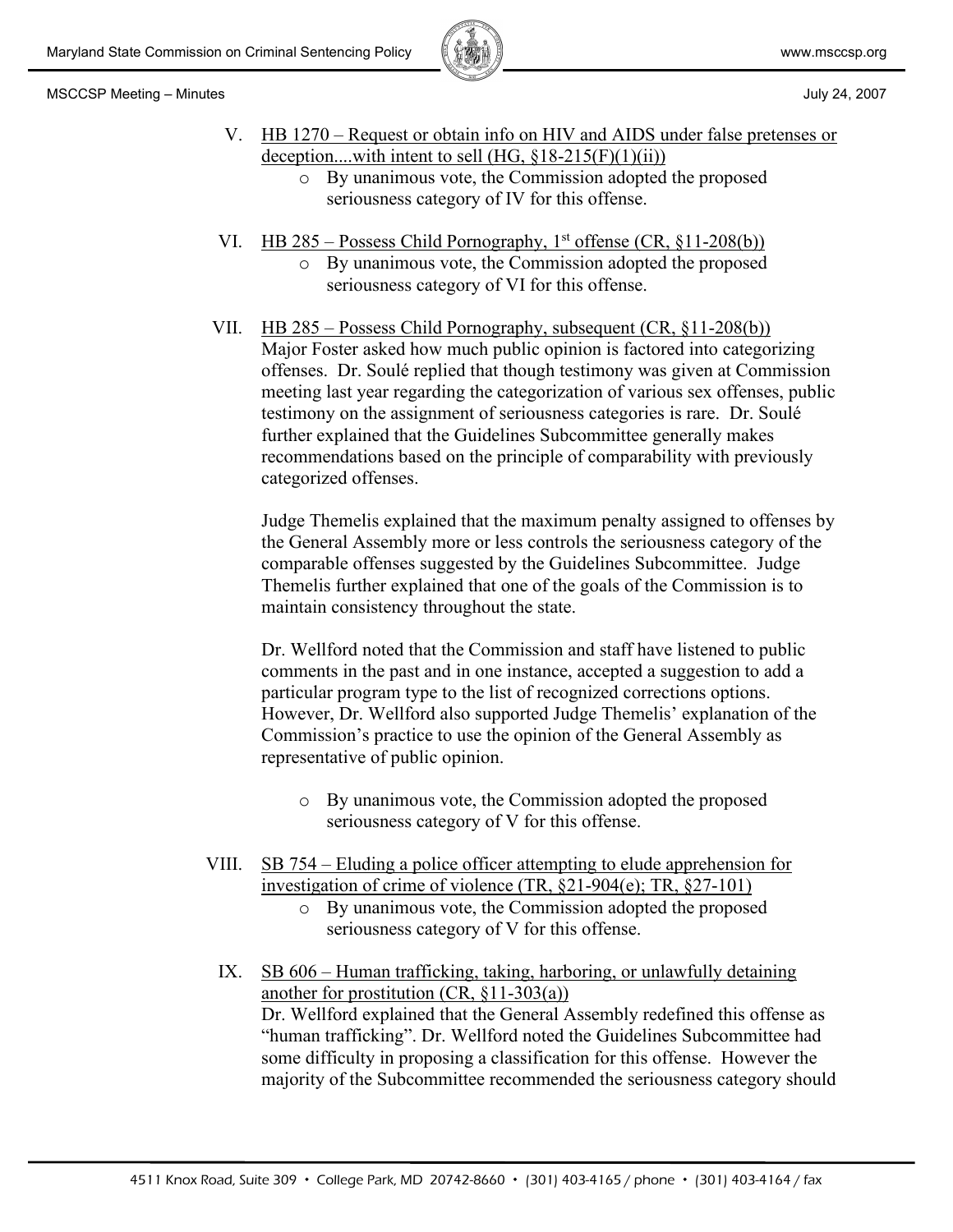

be increased from its current category (IV) to a category III offense to reflect the General Assembly changes.

Richard Finci asked why human trafficking (i.e. unlawful detention of another for prostitution, CR, §11-303(a)), a misdemeanor with a 10 year statutory maximum would be assigned a more stringent seriousness category than sexual solicitation of a minor (CR, §3-324), which is a felony with a 10 year statutory max. Mr. Finci noted that he did not believe the original seriousness category for CR, §11-303(a) needed to be increased to be consistent the seriousness category for sexual solicitation of a minor (CR, §3-324). Dr. Wellford explained that the Subcommittee believed the General Assembly intended for the misdemeanor offense (CR, §11-303(a)) to be more serious since it entails a form of kidnapping, and the felony (CR, §3-324) only consists of solicitation.

Richard Finci motioned to decrease the suggested seriousness category for "human trafficking" from III to IV. Mr. Finci did not believe the Commission had to lower the seriousness category for the misdemeanor in order to accommodate the felony.

- o By a vote of 9 to 3, the Commission declined the motion to decrease the proposed seriousness category from III to IV for the offense.
- o By a vote of 9 to 3, the Commission adopted the proposed seriousness category of III for this offense.
- X. SB 606 Sexual solicitation of a minor or a law enforcement officer posing as a minor for prostitution (CR, §3-324(b))
	- o By unanimous vote, the Commission agreed to keep the current seriousness category (IV) for this offense.
- XI. SB 606 Human trafficking, taking, harboring, or unlawfully detaining a MINOR for prostitution (CR, §11-303(b))
	- o By unanimous vote, the Commission adopted the proposed seriousness category of II for this offense.
- XII. SB 606 Extortion of Labor or Services >\$500 with intent to harm the immigration status of another (CR, §3-701)
	- o By unanimous vote, the Commission adopted the proposed seriousness category of V for this offense.
- XIII. SB 606 Extortion of Labor or Services <\$500 with intent to harm the immigration status of another (CR, §3-701)
	- o By unanimous vote, the Commission adopted the proposed seriousness category of VII for this offense.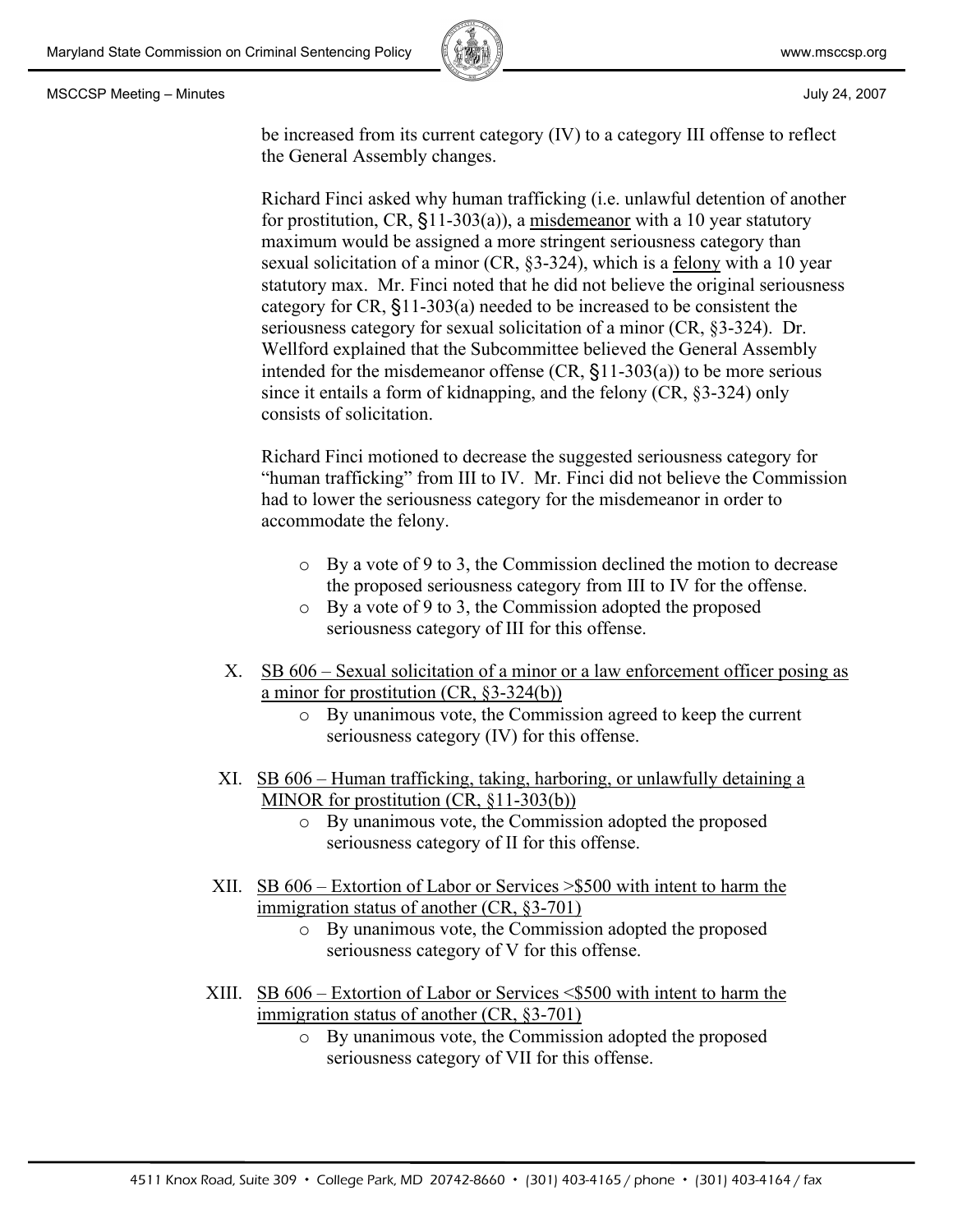



- 
- XIV. SB 606 Extortion of Labor or Services by False Accusation (CR, §3-704) o By unanimous vote, the Commission adopted the proposed
	- seriousness category of V for this offense.
- XV. SB  $606$  Extortion of Labor or Services by Threatening Verbally (CR,  $\S$ 3-705(a))
	- o By unanimous vote, the Commission adopted the proposed seriousness category of V for this offense.
- XVI. SB 170/HB 213 Child Sex Abuse (CR,  $\S$ 14-101(a)(16); CR,  $\S$ 3-601) and Continuing course of conduct  $(CR, \S{14-101(a)(18)}; CR, \S{3-315})$ Dr. Wellford explained that no change was made to the maximum penalties for these offenses. However, the Legislature did add these two offenses to the list of Crimes of Violence as defined in Criminal Law Article, §14-101.
	- o The Commission agreed no change to the existing seriousness categories of these offenses was warranted.
- XVII. SB 413/HB 930 Jessica's Law: Rape  $1<sup>st</sup>$  degree, adult with victim under 13  $(CR, \S3-303(d)(4)(i))$ ; Rape  $2<sup>nd</sup>$  degree, adult with victim under 13 (CR, §3-304I(2)(i); Sex Offense, 1<sup>st</sup> degree, adult with victim under 13 (CR, §3- $305I(4)(i)$ ; and Sex Offense  $2<sup>nd</sup>$  degree, adult with victim under 13 (CR,  $§3 - 306I(2)(i))$

Dr. Wellford noted that no change was made to the maximum penalties for these offenses. However, the new legislation mandates that the preexisting mandatory minimums for these offenses must be served without parole.

- o The Commission agreed no change to the existing seriousness categories of these offenses was warranted.
- XVIII. HB 1207 Sexual Contact, with inmates in correctional and juvenile facilities

Dr. Wellford explained that the only change to this existing offense is that it now explicitly prohibits any person (it used to read "a correctional employee") from having sexual contact with an inmate at a correctional or juvenile facility.

- o The Commission agreed no change to the existing seriousness categories of these offenses was warranted.
- b. Review and guidelines application for new gang participation offenses-HB 713 (no specific Guidelines Subcommittee recommendation)

Dr. Wellford noted that the Guidelines Subcommittee could not agree on how to formulate possible options to consider for these offenses. Dr. Wellford explained that HB 713 created a penalty that applies when certain offenses are committed by a member of a gang or for the pursuit of a gang purpose or interest. The Guidelines Subcommittee believed these types of offenses are comparable to hate crimes because they are applied in conjunction with a conviction for an underlying offense. Dr. Wellford further explained the Subcommittee's difficulty in formulating how these offenses should be categorized within the context of the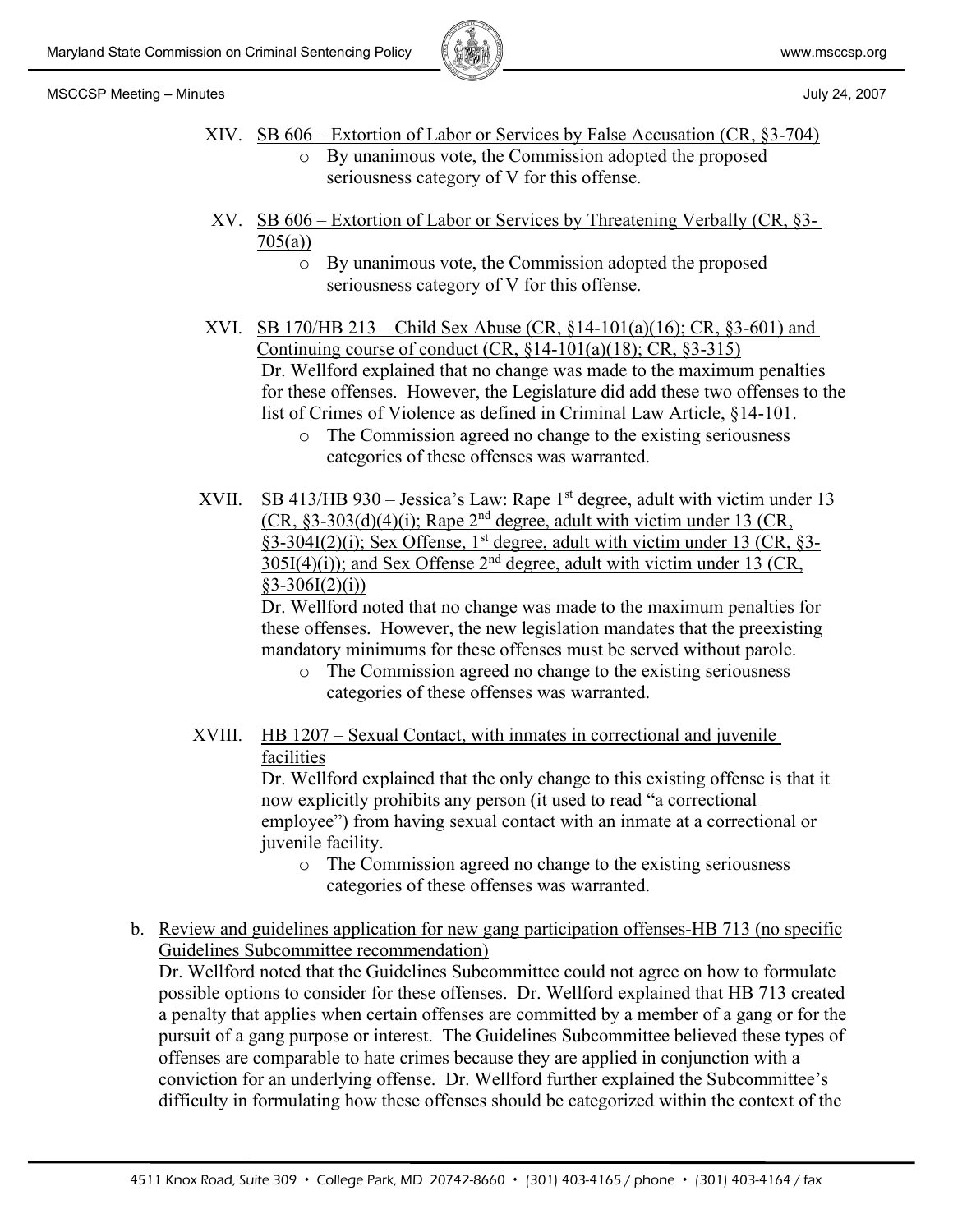

guidelines. The Guidelines Subcommittee asked staff to draft a memo which would outline various options for the guidelines application of gang participation offenses.

Dr. Soulé presented the options identified by the staff as outlined in the memo distributed to the Commissioners. The first option described in the memo would categorize the gang participation offenses similarly to how hate crimes are currently categorized. Participation in gang crimes with a 10 year maximum penalty would have a seriousness category of IV. Participation in gang crimes resulting in death with a maximum penalty of 20 years would have a seriousness category of III.

The second option is similar to the first except the seriousness category would be increased to III for gang crimes and II for gang crimes with death. This option would result in a greater impact on the guidelines range when the underlying offense has a seriousness category of I or II.

In the third option, the seriousness category for the gang participation offense would be dependent on the underlying offense. Specifically, the Guidelines Offense Table would instruct that the seriousness category for the gang participation offenses would always be one category higher (i.e. more stringent) than the underlying offense. For example, in the first example illustrated in the memo for the third option, the seriousness category for the gang crime is IV because the category for the underlying offense (theft over \$500) is a V.

Dr. Soulé further noted that the least stringent category for any of the underlying offenses identified in this statute is a V. Therefore, if the third option were adopted, the least stringent category that could be assigned for a gang offense would be a IV.

The fourth option is to treat gang offenses and the underlying offense as two separate events. As a result, the guidelines ranges would always be added together, ensuring a higher range to reflect the seriousness of the gang offense.

Richard Finci asked that if the Commission chose the fourth option, what would happen if the offender were only charged with the gang offense. Dr. Soulé replied that this was an issue that came up during the Subcommittee meeting and it was not clear from the legislation if an individual could be convicted of the gang crime but not for the underlying offense.

Leonard Collins noted that it was possible that a jury could find an offender guilty of the gang offense and not guilty of the underlying offense. In that type of case, without the conviction of both crimes, the gang participation offense would not exist. Therefore, the Commission would have to make the gang offense and underlying offense binding regardless of guilt. Judge Themelis stated that there are multiple ways an offender can be convicted of participation in a gang and not be guilty as the principle in the underlying offense. Judge Davis expressed that an offender cannot be charged with gang participation without evidence of the connection between the offender and the gang. As a result, Judge Davis believed the third option to be the best approach.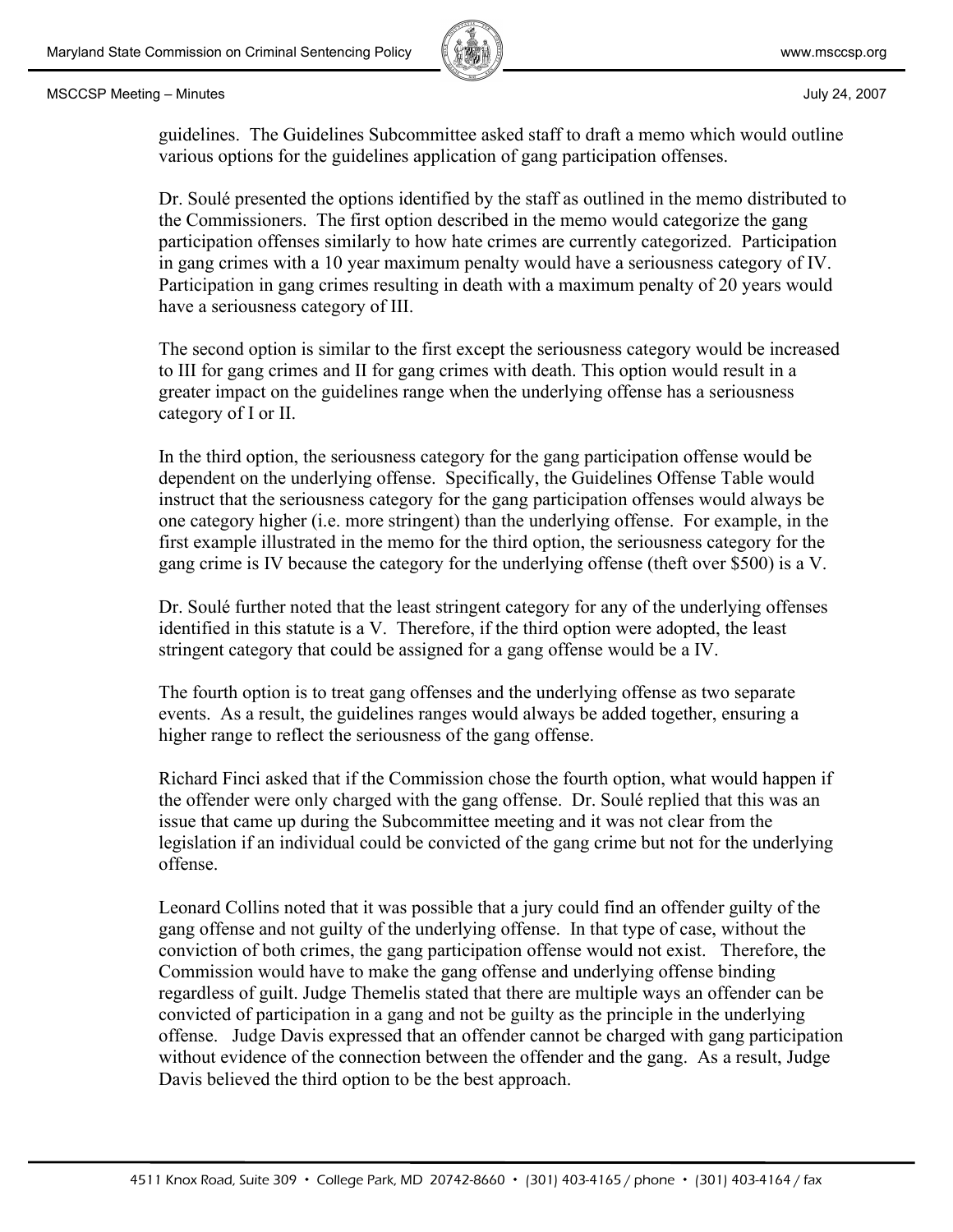

Patrick Kent stated that he believed the Commission should not go down a road not previously traveled. He believed that the first option is the best choice because it works for hate crimes and could be used to test the waters. Patrick Kent also questioned why gang offenses would be applied to the guidelines differently than other offenses. Judge Davis explained that for hate crimes, the element of hate is the element of the crime itself. Judge Davis further stated that it is harder to prove the element of association for gang membership. Judge Themelis agreed with Judge Davis that the third option was the best choice. He also believed that option three reflects the intentions of the General Assembly with regards to creating enhanced penalties for participation in gang related activity.

A fifth option was to make participation in a gang a factor that would be considered when calculating the guidelines offense score. The fifth option would be a dramatic change to the guidelines calculation process. The gang offense would be added as an aggravator and impact the offense score.

Leonard Collins stated that the problem with the first option is that category III and IV offenses run concurrently with other occurring offenses. For example, if an offender committed second degree murder, which has a seriousness category of II, the gang offense, if categorized as a III, would have no effect on the guidelines range if both offenses were considered to have originated from one single event. Leonard Collins further explained that the other options increase some part of the range.

Judge Chasanow suggested scaling the options down to help ease the decision process. Judge Themelis suggested that the Commission may want to consider the first option and then observe compliance rates for the gang offenses and adjust accordingly if necessary. Dr. Wellford replied that it would take a while before significant data could be collected.

Dr. Wellford pointed out that the Commission appears to favor the first and third options and suggested the staff could further research the implication of these two options. Judge Chasanow stated that if this issue were to be tabled for further research, the Commission would not be able to categorize the offenses in time for the October  $1<sup>st</sup>$  effective date considering the time that must be allotted to allow for adoption of regulations in COMAR.

Judge Chasanow noted that if the Commission approved option three, it seemed likely that the Commission would need to adopt a default seriousness category for the gang participation offense in a case where the individual was not convicted for the underlying offense. Dr. Wellford agreed that a default seriousness category would have to apply.

Judge Chasanow motioned to amend option three to include a default seriousness category for gang offenses when the individual is not convicted of the underlying offense. The default seriousness categories would be IV for gang participation and III for gang participation resulting in death.

o By a vote of 10 to 3, the Commission approved the motion to amend option three.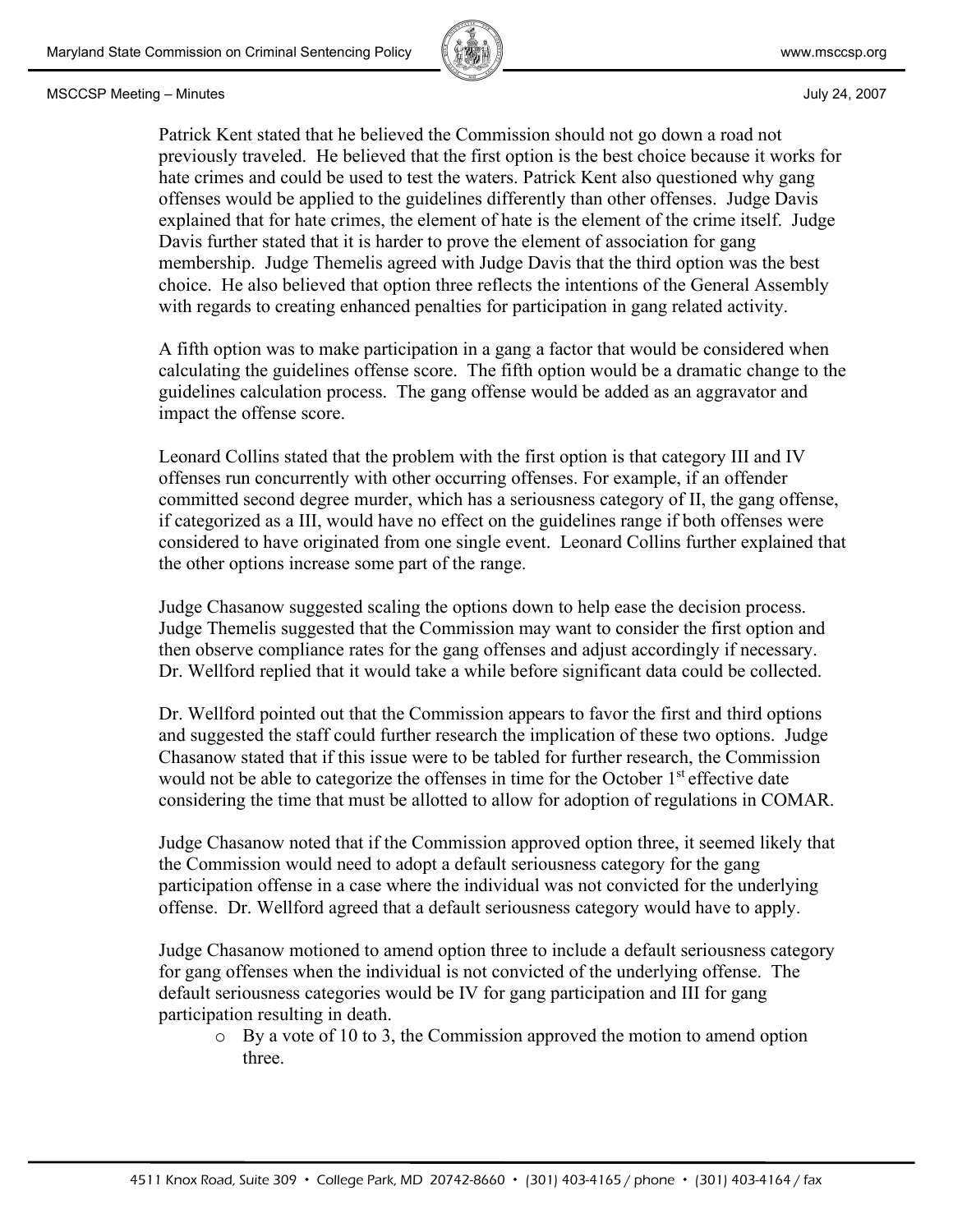

Delegate Vallario motioned for the Commission to approve option one.

o By a vote of 8 to 4, the Commission denied the motion to adopt option one.

Richard Finci motioned to table further votes on any of the options until further research could be conducted to determine the best approach for applying the guidelines to these gang offenses.

o By a vote of 9 to 3, the Commission denied the motion to table the vote on option three.

Judge Chasanow suggested inserting language in option three that would instruct to use the seriousness category for the most serious underlying offense (if there were multiple underlying offenses) when determining the gang offense category. He also stated that staff should research the probability of a gang offense conviction without an underlying offense conviction.

o By a vote of 10 to 4, the Commission adopted the amended option three.

## **6. Old Business**

Delegate Anderson noted that at a prior meeting, the Commission briefly discussed the issue of sentencing for felony drug offenders and noted that there is great variation around the state in how these offenders are treated. Delegate Anderson suggested the Commission should address whether the guidelines adequately distinguish between the two levels of drug offenders (i.e. those who sell to support a drug habit versus that who distribute drugs for profit) and the Commission should consider specific recommendations for which offenders should receive treatment.

Judge Chasanow noted that the issue of treatment for low-level drug offenders is a major priority for the Governor and something that should be addressed by the Commission. Judge Chasanow suggested creating a subcommittee to further address the issue.

Senator Kelley noted that the Commission is mandated to endorse a system of correctional options and during previous years the Commission had numerous discussions on this topic. The Commission previously had a Corrections Options subcommittee that drafted specific proposals for incorporating corrections options into the guidelines. However, there were concerns about the availability of back end and front end resources within each jurisdiction and there was a lack of consensus regarding who would be responsible for oversight of the corrections options programs (i.e. the state or individual counties).

Dr. Wellford confirmed that one of the issues which held up specific action on corrections options was the concern over the availability of corrections options within each jurisdiction. Dr. Soulé noted that the staff completed a report in 2006 which inventoried the availability of front end correctional options and he believed this report could be used as a starting point for future review on this topic.

Senator Kelley stated that the Commission is also statutorily required to develop a computer model to predict the impact of certain sentences on departmental resources. Senator Kelley further noted that the Commission would be able to use the model to determine the impact of